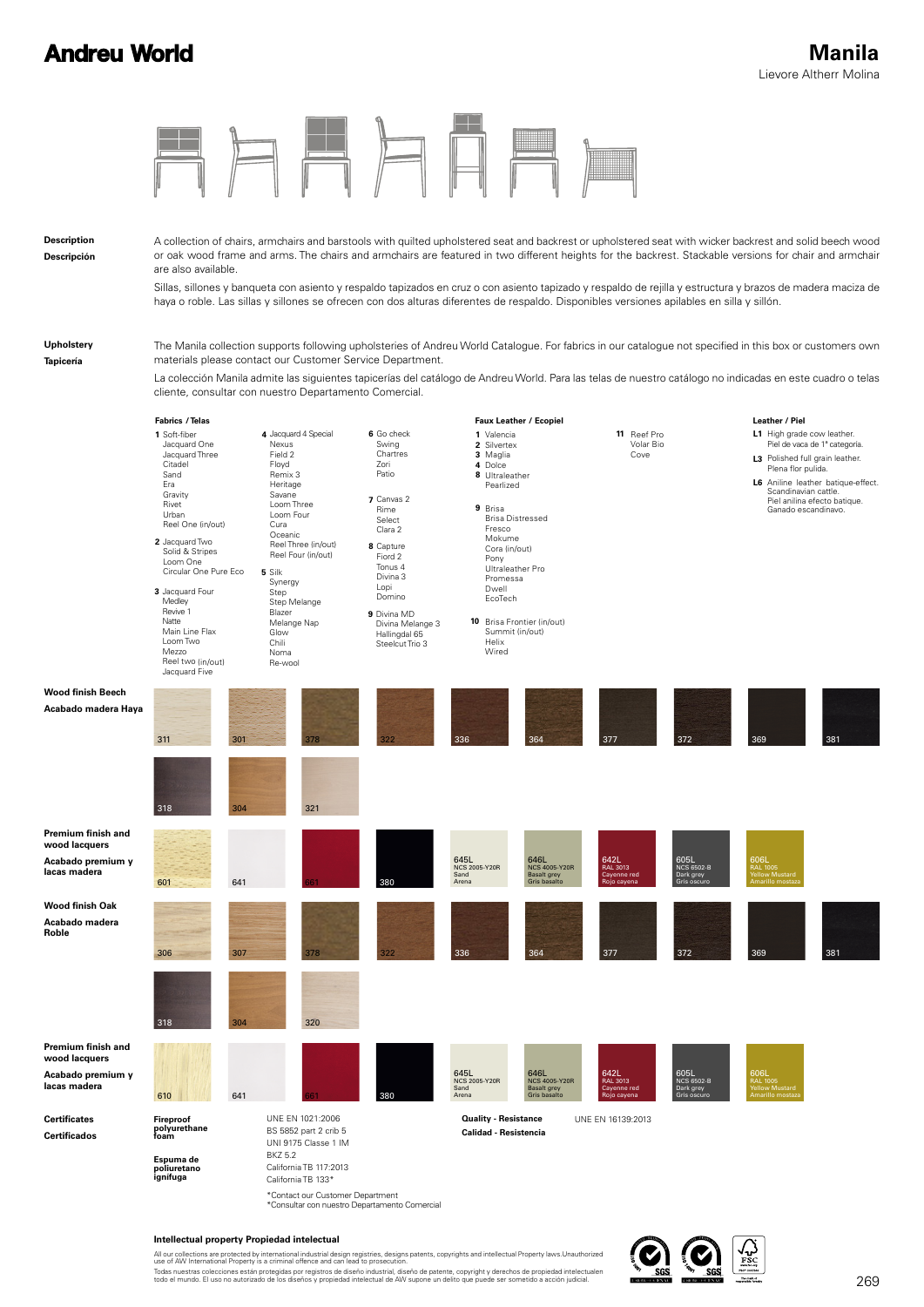| <b>Andreu World</b>                  |                   |                                                                                             |          |              |                                                                                                                                                                                                                                                                                                                                                                                                                |                 |                                                                       |          |              |          |           |                             |                                       |                       |                                             | <b>Manila</b>   |  |
|--------------------------------------|-------------------|---------------------------------------------------------------------------------------------|----------|--------------|----------------------------------------------------------------------------------------------------------------------------------------------------------------------------------------------------------------------------------------------------------------------------------------------------------------------------------------------------------------------------------------------------------------|-----------------|-----------------------------------------------------------------------|----------|--------------|----------|-----------|-----------------------------|---------------------------------------|-----------------------|---------------------------------------------|-----------------|--|
| <b>SI2020</b><br>50<br>$\frac{1}{3}$ | 21.25             | 21.25                                                                                       | 18.00    |              | Chair with upholstered seat, wicker backrest and solid<br>beech wood frame. Low back version.<br>Silla con asiento tapizado y respaldo de rejilla y estructura<br>1 units<br>de madera maciza de haya. Versión de respaldo bajo.<br>10 units or more                                                                                                                                                           |                 |                                                                       |          |              |          |           |                             |                                       |                       | □ 13,5 Ft<br>38 lbs<br>$\overline{h}$ x2    |                 |  |
| <b>COM</b><br>861                    | <b>COL</b><br>866 | 1<br>873                                                                                    | 2<br>879 | 3<br>886     | 4<br>891                                                                                                                                                                                                                                                                                                                                                                                                       | 5<br>900        | 6<br>909                                                              | 7<br>919 | 8<br>924     | 9<br>931 | 10<br>938 | 11<br>948                   | L1<br>948                             | L2<br>981             | L3<br>1,010                                 | L6<br>1,117     |  |
| SERIE<br>600                         |                   | Matte lacquered and<br>premium upcharge<br>Incremento por lacado<br>mate y premium          |          | 98           | SERIE<br>800                                                                                                                                                                                                                                                                                                                                                                                                   | brillo          | <b>Bright lacquered</b><br>upcharge<br>Incremento por lacado          |          | 144          |          |           |                             |                                       |                       |                                             |                 |  |
| SO2021<br>50<br>$\frac{1}{2}$        | 21.25<br>26.00    | 23.00                                                                                       | 18.00    |              | Armchair with upholstered seat, wicker backrest and so-<br>lid beech wood frame. Low back version.<br>Sillón con asiento tapizado y respaldo de rejilla y estruc-<br>1 units<br>tura de madera maciza de haya. Versión de respaldo bajo.<br>10 units or more                                                                                                                                                   |                 |                                                                       |          |              |          |           |                             |                                       | COL<br>sq.ft<br>13.5  | 11 Ft<br>◫<br>$20$ lbs<br>$\overline{h}$ x1 |                 |  |
| <b>COM</b>                           | COL               | 1                                                                                           | 2        | 3            | 4                                                                                                                                                                                                                                                                                                                                                                                                              | 5               | 6                                                                     | 7        | 8            | 9        | 10        | 11                          | L1                                    | L2                    | L3                                          | L6              |  |
| 1,073<br>SERIE<br>600                | 1,077             | 1,082<br>Matte lacquered and<br>premium upcharge<br>Incremento por lacado<br>mate y premium | 1,089    | 1,096<br>112 | 1,101<br>SERIE<br>800                                                                                                                                                                                                                                                                                                                                                                                          | 1,109<br>brillo | 1,118<br><b>Bright lacquered</b><br>upcharge<br>Incremento por lacado | 1,126    | 1,134<br>169 | 1,139    | 1,149     | 1,157                       | 1,157                                 | 1,192                 | 1,224                                       | 1,321           |  |
| SI2016<br>A<br>31.50                 | 21.25             | 21.25                                                                                       | 18.00    |              | Chair with upholstered seat and backrest and solid beech<br>wood frame. Low back version. Quilted upholstered seat<br>and back. Also avail ble without quilting (please specify).<br>Silla con asiento y respaldo tapizado y estructura de ma-<br>dera maciza de haya. Versión de respaldo bajo. Asiento y<br>respaldo tapizado en cruz. También disponible sin tapiza-<br>do en cruz (por favor especificar). |                 |                                                                       |          |              |          |           | 1 units<br>10 units or more | COM yards<br>per unit<br>1.85<br>0.95 | COL<br>sq.ft<br>21.75 | $\Box$<br>$\overline{h}$ x2                 | 14 Ft<br>40 lbs |  |
| <b>COM</b>                           | <b>COL</b>        | 1                                                                                           | 2        | 3            | 4                                                                                                                                                                                                                                                                                                                                                                                                              | 5               | 6                                                                     | 7        | 8            | 9        | 10        | 11                          | L1                                    | L2                    | L3                                          | L6              |  |
| 854<br>SERIE<br>600                  | 874               | 886<br>Matte lacquered and<br>premium upcharge<br>Incremento por lacado<br>mate y premium   | 911      | 930<br>82    | 954<br>SERIE<br>800                                                                                                                                                                                                                                                                                                                                                                                            | 980<br>brillo   | 1,007<br><b>Bright lacquered</b><br>upcharge<br>Incremento por lacado | 1,033    | 1,056<br>123 | 1,083    | 1,111     | 1,133                       | 1,158                                 | 1,253                 | 1,428                                       | 1,879           |  |
| SO2017                               |                   |                                                                                             |          |              | Armchair with upholstered seat and backrest and solid<br>beech wood frame. Low back version. Quilted upholste-                                                                                                                                                                                                                                                                                                 |                 |                                                                       |          |              |          |           |                             | COM yards<br>per unit                 | <b>COL</b><br>sq.ft   | 口 10 Ft                                     |                 |  |
|                                      | 21.25             | 23.00                                                                                       |          |              | red seat and back. Also available without quilting (please<br>specify).<br>Sillón con asiento y respaldo tapizado y estructura de ma-<br>dera maciza de haya. Versión de respaldo bajo. Asiento y                                                                                                                                                                                                              |                 |                                                                       |          |              |          |           | 1 units<br>10 units or more | 1.85<br>0.95                          | 21.75                 | $\overline{h}$ x1                           | 22 lbs          |  |
| 31.50                                | 26.00             |                                                                                             | 18.00    |              | respaldo tapizado en cruz. También disponible sin tapiza-<br>do en cruz (por favor especificar).                                                                                                                                                                                                                                                                                                               |                 |                                                                       |          |              |          |           |                             |                                       |                       |                                             |                 |  |



\$

\$

\$

Measures +- 0.25 inch. Medidas +- 0.25 inch.

Haya Beech

Roble Oak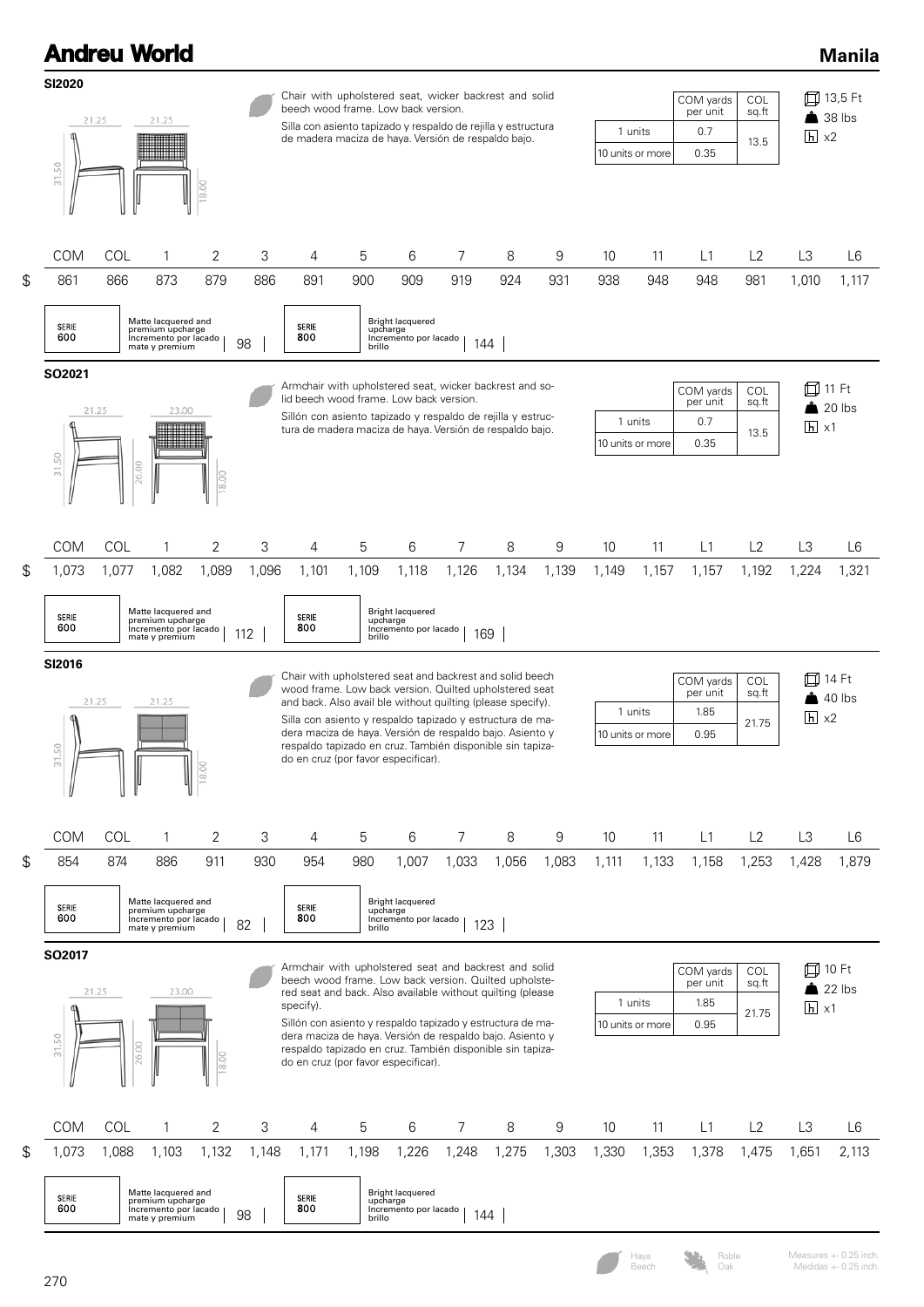| SI2130<br>50<br>$\frac{1}{2}$<br>SO2131<br>31.50 | 21.25<br>COM<br>945                                                                                                                                                                                                                                                                                                                                                                                                                                                                                        | COL<br>965                                                                                                                                                                                                | 21.25<br>8.00<br>1<br>980                                                          | $\overline{2}$<br>3 | Chair with upholstered seat and backrest and solid oak<br>wood frame. Low back version. Quilted upholstered seat<br>and back. Also availab e without quilting (please specify).<br>Silla con asiento y respaldo tapizado y estructura de ma-<br>dera maciza de roble. Versión de respaldo bajo. Asiento y<br>respaldo tapizado n cruz. También disponible sin tapizado<br>en cruz (por favor especificar). |        |                                                              |       |       |       | 10 units or more                      | 1 units               | COM yards<br>per unit<br>1.85<br>0.95            | <b>COL</b><br>sq.ft<br>21.75            |                     |                |  |
|--------------------------------------------------|------------------------------------------------------------------------------------------------------------------------------------------------------------------------------------------------------------------------------------------------------------------------------------------------------------------------------------------------------------------------------------------------------------------------------------------------------------------------------------------------------------|-----------------------------------------------------------------------------------------------------------------------------------------------------------------------------------------------------------|------------------------------------------------------------------------------------|---------------------|------------------------------------------------------------------------------------------------------------------------------------------------------------------------------------------------------------------------------------------------------------------------------------------------------------------------------------------------------------------------------------------------------------|--------|--------------------------------------------------------------|-------|-------|-------|---------------------------------------|-----------------------|--------------------------------------------------|-----------------------------------------|---------------------|----------------|--|
|                                                  |                                                                                                                                                                                                                                                                                                                                                                                                                                                                                                            |                                                                                                                                                                                                           |                                                                                    |                     |                                                                                                                                                                                                                                                                                                                                                                                                            |        |                                                              |       |       |       |                                       |                       | 口 14,25 Ft<br>$\triangle$ 40 lbs<br>$h \times 2$ |                                         |                     |                |  |
| \$                                               |                                                                                                                                                                                                                                                                                                                                                                                                                                                                                                            |                                                                                                                                                                                                           |                                                                                    |                     | 4                                                                                                                                                                                                                                                                                                                                                                                                          | 5      | 6                                                            | 7     | 8     | 9     | 10                                    | 11                    | L1                                               | L2                                      | L3                  | L6             |  |
|                                                  |                                                                                                                                                                                                                                                                                                                                                                                                                                                                                                            |                                                                                                                                                                                                           |                                                                                    | 1,001<br>1,019      | 1,046                                                                                                                                                                                                                                                                                                                                                                                                      | 1,071  | 1,098                                                        | 1,124 | 1,150 | 1,177 | 1,205                                 | 1,232                 | 1,253                                            | 1,350                                   | 1,524               | 1,986          |  |
|                                                  |                                                                                                                                                                                                                                                                                                                                                                                                                                                                                                            | <b>Bright lacquered</b><br>Matte lacquered and<br>SERIE<br>SERIE<br>premium upcharge<br>upcharge<br>600<br>800<br>Incremento por lacado<br>Incremento por lacado<br>82<br>105<br>brillo<br>mate y premium |                                                                                    |                     |                                                                                                                                                                                                                                                                                                                                                                                                            |        |                                                              |       |       |       |                                       |                       |                                                  |                                         |                     |                |  |
|                                                  |                                                                                                                                                                                                                                                                                                                                                                                                                                                                                                            |                                                                                                                                                                                                           |                                                                                    |                     | Armchair with upholstered seat and backrest and solid                                                                                                                                                                                                                                                                                                                                                      |        |                                                              |       |       |       |                                       |                       |                                                  |                                         |                     |                |  |
|                                                  | 21.25                                                                                                                                                                                                                                                                                                                                                                                                                                                                                                      |                                                                                                                                                                                                           | 23.00                                                                              |                     | oak wood frame. Low back version. Quilted upholstered<br>seat and back. Also avai able without quilting (please spe-                                                                                                                                                                                                                                                                                       |        |                                                              |       |       |       |                                       |                       | COM yards<br>per unit                            | COL<br>sq.ft                            | 囗 11 Ft<br>$22$ lbs |                |  |
|                                                  |                                                                                                                                                                                                                                                                                                                                                                                                                                                                                                            |                                                                                                                                                                                                           |                                                                                    |                     | cify).<br>Sillón con asiento y respaldo tapizado y estructura de ma-                                                                                                                                                                                                                                                                                                                                       |        |                                                              |       |       |       | 1 units<br>10 units or more           |                       | 1.85<br>0.95                                     | 21.75                                   | $\overline{h}$ x1   |                |  |
|                                                  |                                                                                                                                                                                                                                                                                                                                                                                                                                                                                                            | 6.00                                                                                                                                                                                                      |                                                                                    | 18.00               | dera maciza de roble. Versión de respaldo bajo. Asiento y<br>respaldo tapizado en cruz. También disponible sin tapiza-<br>do en cruz (por favor especificar).                                                                                                                                                                                                                                              |        |                                                              |       |       |       |                                       |                       |                                                  |                                         |                     |                |  |
| \$                                               | <b>COM</b>                                                                                                                                                                                                                                                                                                                                                                                                                                                                                                 | COL                                                                                                                                                                                                       | $\mathbf{1}$                                                                       | 2<br>3              | 4                                                                                                                                                                                                                                                                                                                                                                                                          | 5      | 6                                                            | 7     | 8     | 9     | 10                                    | 11                    | L1                                               | L2                                      | L3                  | L6             |  |
|                                                  | 1,181                                                                                                                                                                                                                                                                                                                                                                                                                                                                                                      | 1,198                                                                                                                                                                                                     | 1,213                                                                              | 1,241<br>1,259      | 1,278                                                                                                                                                                                                                                                                                                                                                                                                      | 1,306  | 1,336                                                        | 1,357 | 1,388 | 1,418 | 1,445                                 | 1,470                 | 1,497                                            | 1,590                                   | 1,766               | 2,232          |  |
|                                                  | SERIE<br>600                                                                                                                                                                                                                                                                                                                                                                                                                                                                                               |                                                                                                                                                                                                           | Matte lacquered and<br>premium upcharge<br>Incremento por lacado<br>mate y premium | 98                  | SERIE<br>800                                                                                                                                                                                                                                                                                                                                                                                               | brillo | <b>Bright lacquered</b><br>upcharge<br>Incremento por lacado | 112   |       |       |                                       |                       |                                                  |                                         |                     |                |  |
| 31.50                                            | <b>SI2023</b><br>Stackable chair with upholstered seat and backrest and<br>solid beech wood frame. Low back version. Quilted<br>21.75<br>20.00<br>upholstered seat and back. Iso available without quilting<br>1 units<br>(please specify).<br>Silla apilable con asiento y respaldo tapizado y estructu-<br>10 units or more<br>ra de madera maciza de haya. Versión de respaldo bajo.<br>Asiento y respaldo t pizado encruz. También disponible<br>8.00<br>sin tapizado en cruz (por favor especificar). |                                                                                                                                                                                                           |                                                                                    |                     |                                                                                                                                                                                                                                                                                                                                                                                                            |        |                                                              |       |       |       | COM yards<br>per unit<br>1.85<br>0.95 | COL<br>sq.ft<br>21.75 | $\overline{h}$ x2<br>   3<br>卣<br>6              | <b>□ 12,25 Ft</b><br>$\triangle$ 38 lbs |                     |                |  |
|                                                  | <b>COM</b>                                                                                                                                                                                                                                                                                                                                                                                                                                                                                                 | COL                                                                                                                                                                                                       | 1                                                                                  | 2<br>3              | 4                                                                                                                                                                                                                                                                                                                                                                                                          | 5      | 6                                                            | 7     | 8     | 9     | 10                                    | 11                    | L1                                               | L2                                      | L3                  | L <sub>6</sub> |  |
| \$                                               | 858                                                                                                                                                                                                                                                                                                                                                                                                                                                                                                        | 879                                                                                                                                                                                                       | 896                                                                                | 923<br>939          | 961                                                                                                                                                                                                                                                                                                                                                                                                        | 990    | 1,018                                                        | 1,041 | 1,069 | 1,093 | 1,120                                 | 1,148                 | 1,171                                            | 1,268                                   | 1,439               | 1,895          |  |
|                                                  | SERIE<br>600                                                                                                                                                                                                                                                                                                                                                                                                                                                                                               |                                                                                                                                                                                                           | Matte lacquered and<br>premium upcharge<br>Incremento por lacado<br>mate y premium | 82                  | SERIE<br>800                                                                                                                                                                                                                                                                                                                                                                                               | brillo | <b>Bright lacquered</b><br>upcharge<br>Incremento por lacado | 123   |       |       |                                       |                       |                                                  |                                         |                     |                |  |
|                                                  | SO2033                                                                                                                                                                                                                                                                                                                                                                                                                                                                                                     |                                                                                                                                                                                                           |                                                                                    |                     | Stackable armchair with upholstered seat and backrest                                                                                                                                                                                                                                                                                                                                                      |        |                                                              |       |       |       |                                       |                       | COM yards                                        | COL                                     |                     | 口 13,5 Ft      |  |
|                                                  | 21.75                                                                                                                                                                                                                                                                                                                                                                                                                                                                                                      |                                                                                                                                                                                                           | 24.00                                                                              |                     | and solid beech wood frame. Low back version. Quilted<br>upholstered seat and bac. Also available without quilting                                                                                                                                                                                                                                                                                         |        |                                                              |       |       |       | 1 units                               |                       | per unit<br>1.85                                 | sq.ft                                   |                     | $42$ lbs       |  |
|                                                  |                                                                                                                                                                                                                                                                                                                                                                                                                                                                                                            |                                                                                                                                                                                                           |                                                                                    |                     | (please specify).<br>Sillón apilable con asiento y respaldo tapizado y estructu-                                                                                                                                                                                                                                                                                                                           |        |                                                              |       |       |       |                                       | 10 units or more      | 0.95                                             | 21.75                                   | $h \times 2$        |                |  |
| $\overline{5}$                                   | ra de madera maciza de haya. Versión de respaldo bajo.<br>SO<br>26.00<br>Asiento y respaldo apizado encruz. También disponible<br>18.00<br>sin tapizado en cruz (por favor especificar).                                                                                                                                                                                                                                                                                                                   |                                                                                                                                                                                                           |                                                                                    |                     |                                                                                                                                                                                                                                                                                                                                                                                                            |        |                                                              |       |       |       | 片 3<br>卣<br>6                         |                       |                                                  |                                         |                     |                |  |
|                                                  | COM                                                                                                                                                                                                                                                                                                                                                                                                                                                                                                        | COL                                                                                                                                                                                                       | $\mathbf{1}$                                                                       | 2<br>3              | 4                                                                                                                                                                                                                                                                                                                                                                                                          | 5      | 6                                                            | 7     | 8     | 9     | 10                                    | 11                    | L1                                               | L2                                      | L3                  | L6             |  |
| \$                                               | 1,047                                                                                                                                                                                                                                                                                                                                                                                                                                                                                                      | 1,063                                                                                                                                                                                                     | 1,077                                                                              | 1,107<br>1,120      | 1,143                                                                                                                                                                                                                                                                                                                                                                                                      | 1,172  | 1,198                                                        | 1,226 | 1,251 | 1,278 | 1,306                                 | 1,332                 | 1,355                                            | 1,455                                   | 1,630               | 2,098          |  |
| SERIE<br>600                                     |                                                                                                                                                                                                                                                                                                                                                                                                                                                                                                            |                                                                                                                                                                                                           |                                                                                    |                     |                                                                                                                                                                                                                                                                                                                                                                                                            |        |                                                              |       |       |       |                                       |                       |                                                  |                                         |                     |                |  |

Haya Neasures +- 0.25 inch.<br>
Beech Oak Medidas +- 0.25 inch.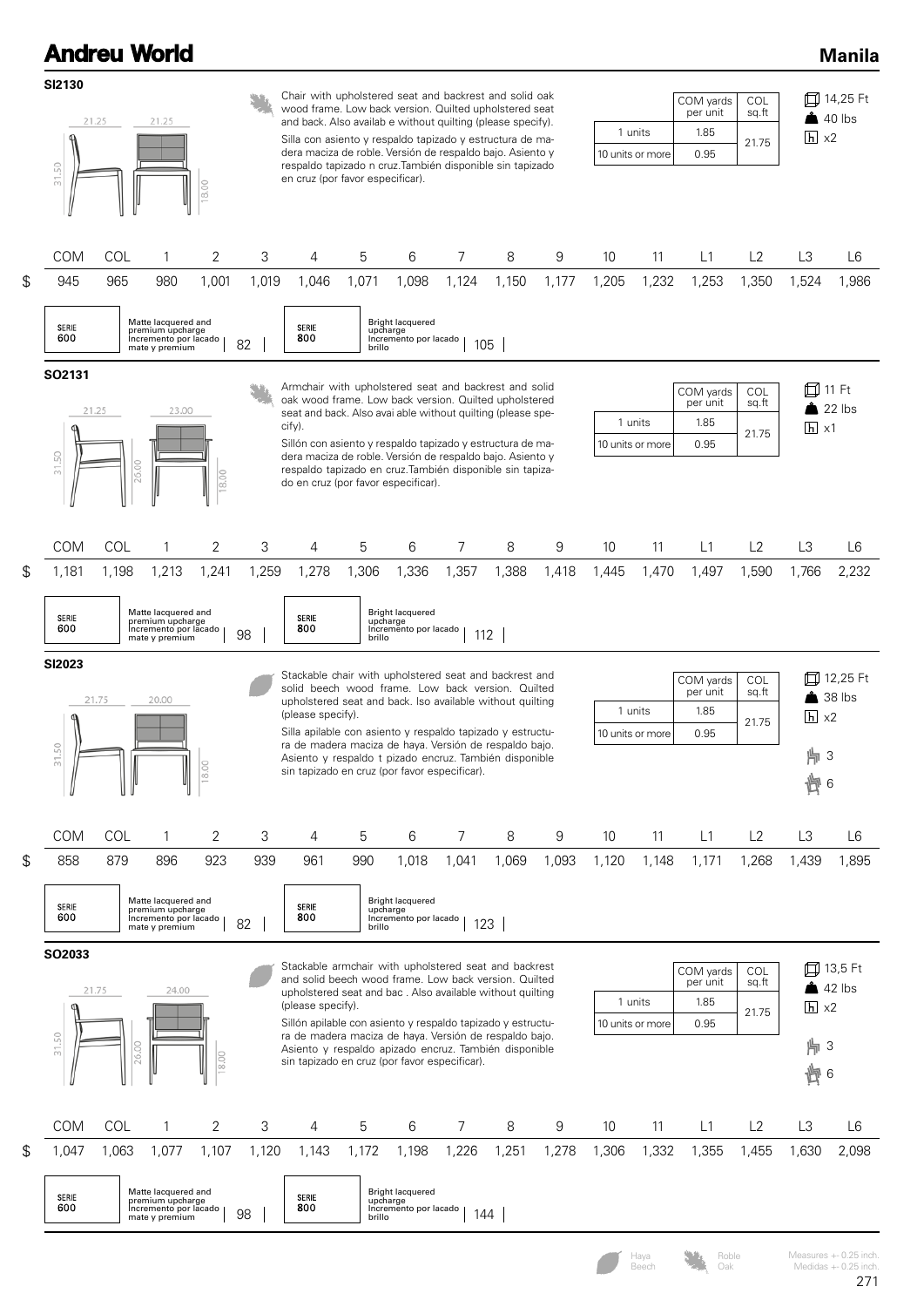| <b>Andreu World</b>                        |       |                                                                                    |       |       |                                                                                                                                                                                                                                                                                                                                                                                                                              |        |                                                       |       |       |       |                             |                                       |                                       |                                                      |                                        | <b>Manila</b>      |
|--------------------------------------------|-------|------------------------------------------------------------------------------------|-------|-------|------------------------------------------------------------------------------------------------------------------------------------------------------------------------------------------------------------------------------------------------------------------------------------------------------------------------------------------------------------------------------------------------------------------------------|--------|-------------------------------------------------------|-------|-------|-------|-----------------------------|---------------------------------------|---------------------------------------|------------------------------------------------------|----------------------------------------|--------------------|
| SI2106<br>20.75<br>19.00<br>31.50<br>18.00 |       |                                                                                    |       |       | Chair with upholstered seat and backrest and solid beech<br>wood frame. Small version. Quilted upholstered seat and<br>back. Also available without quilting (please specify).<br>Silla con asiento y respaldo tapizado y estructura de ma-<br>dera maciza de haya. Versión pequeña. Asiento y respal-<br>do tapizado en cruz. También disponible sin tapizado en<br>cruz (por favor especificar).                           |        |                                                       |       |       |       | 1 units<br>10 units or more | COM yards<br>per unit<br>1.6<br>0.8   | COL<br>sq.ft<br>21.75                 | 口 11,5 Ft<br>$\triangle$ 38 lbs<br>$\overline{h}$ x2 |                                        |                    |
| <b>COM</b>                                 | COL   | 1                                                                                  | 2     | 3     | 4                                                                                                                                                                                                                                                                                                                                                                                                                            | 5      | 6                                                     | 7     | 8     | 9     | 10                          | 11                                    | L1                                    | L2                                                   | L3                                     | L6                 |
| \$<br>827                                  | 842   | 851                                                                                | 877   | 891   | 909                                                                                                                                                                                                                                                                                                                                                                                                                          | 932    | 958                                                   | 983   | 1,001 | 1,026 | 1,049                       | 1,073                                 | 1,095                                 | 1,177                                                | 1,327                                  | 1,730              |
| <b>SERIE</b><br>600                        |       | Matte lacquered and<br>premium upcharge<br>Incremento por lacado<br>mate y premium |       | 82    | SERIE<br>800                                                                                                                                                                                                                                                                                                                                                                                                                 | brillo | Bright lacquered<br>upcharge<br>Incremento por lacado |       | 123   |       |                             |                                       |                                       |                                                      |                                        |                    |
| SO2107<br>20.75<br>31.50                   |       | 22.00                                                                              | 18.00 |       | Armchair with upholstered seat and backrest and solid<br>beech wood frame. Small version. Quilted upholstered<br>seat and back. Also available without quilting (please spe-<br>cify).<br>Sillón con asiento y respaldo tapizado y estructura de ma-<br>dera maciza de haya. Versión pequeña. Asiento y respal-<br>do tapizado en cruz. También disponible sin tapizado en<br>cruz (por favor especificar).                  |        |                                                       |       |       |       |                             | 1 units<br>10 units or more           | COM yards<br>per unit<br>1.6<br>0.8   | COL<br>sq.ft<br>21.75                                | $\overline{h}$ x1                      | 10 Ft<br>21 lbs    |
| <b>COM</b>                                 | COL   | 1                                                                                  | 2     | 3     | 4                                                                                                                                                                                                                                                                                                                                                                                                                            | 5      | 6                                                     | 7     | 8     | 9     | 10                          | 11                                    | L1                                    | L2                                                   | L3                                     | L6                 |
| \$<br>1,041                                | 1,056 | 1,069                                                                              | 1,095 | 1,109 | 1,128                                                                                                                                                                                                                                                                                                                                                                                                                        | 1,153  | 1,180                                                 | 1,201 | 1,228 | 1,247 | 1,273                       | 1,296                                 | 1,315                                 | 1,401                                                | 1,559                                  | 1,974              |
| SERIE<br>600                               |       | Matte lacquered and<br>premium upcharge<br>Incremento por lacado<br>mate y premium |       | 98    | SERIE<br>800                                                                                                                                                                                                                                                                                                                                                                                                                 | brillo | Bright lacquered<br>upcharge<br>Incremento por lacado |       | 144   |       |                             |                                       |                                       |                                                      |                                        |                    |
| <b>SI2111</b><br>20.75<br>31.50            |       | 17.50                                                                              | 18.00 |       | Stackable chair with upholstered seat and backrest and<br>solid beech wood frame. Small version. Quilted upholste-<br>red seat and back. Also available without quilting (please<br>specify).<br>Silla apilable con asiento y respaldo tapizado y estructura<br>de madera maciza de haya. Versión pequeña. Asiento y<br>respaldo tapizado en cruz. También disponible sin tapiza-<br>do en cruz (por favor especificar).     |        |                                                       |       |       |       |                             | 1 units<br>10 units or more           | COM yards<br>per unit<br>1.65<br>0.85 | COL<br>sq.ft<br>21.75                                | ⋔<br>$\overline{h}$ x2<br>。3<br>尚<br>6 | 11,75 Ft<br>38 lbs |
| COM                                        | COL   | 1                                                                                  | 2     | 3     | 4                                                                                                                                                                                                                                                                                                                                                                                                                            | 5      | 6                                                     | 7     | 8     | 9     | 10                          | 11                                    | L1                                    | L2                                                   | L3                                     | L <sub>6</sub>     |
| \$<br>816                                  | 830   | 844                                                                                | 869   | 886   | 904                                                                                                                                                                                                                                                                                                                                                                                                                          | 928    | 952                                                   | 977   | 1,001 | 1,026 | 1,047                       | 1,071                                 | 1,095                                 | 1,181                                                | 1,334                                  | 1,746              |
| SERIE<br>600                               |       | Matte lacquered and<br>premium upcharge<br>Incremento por lacado<br>mate y premium |       | 82    | SERIE<br>800                                                                                                                                                                                                                                                                                                                                                                                                                 | brillo | Bright lacquered<br>upcharge<br>Incremento por lacado |       | 123   |       |                             |                                       |                                       |                                                      |                                        |                    |
| SO2113<br>31.50                            | 20.75 | 20.50                                                                              | 18.00 |       | Stackable armchair with upholstered seat and backrest<br>and solid beech wood frame. Small version. Quilted<br>upholstered seat and back. Also available without quilting<br>(please specify).<br>Sillón apilable con asiento y respaldo tapizado y estructu-<br>ra de madera maciza de haya. Versión pequeña. Asiento y<br>respaldo tapizado en cruz. También disponible sin tapiza-<br>do en cruz (por favor especificar). |        |                                                       |       |       |       | 1 units<br>10 units or more | COM yards<br>per unit<br>1.65<br>0.85 | COL<br>sq.ft<br>21.75                 | $\overline{h}$ x2<br>   3<br>卣<br>6                  | 口 11,75 Ft<br>$42$ lbs                 |                    |
| COM                                        | COL   | 1                                                                                  | 2     | 3     | 4                                                                                                                                                                                                                                                                                                                                                                                                                            | 5      | 6                                                     | 7     | 8     | 9     | 10                          | 11                                    | L1                                    | L2                                                   | L3                                     | L6                 |
| \$<br>1,005                                | 1,019 | 1,033                                                                              | 1,063 | 1,077 | 1,096                                                                                                                                                                                                                                                                                                                                                                                                                        | 1,122  | 1,148                                                 | 1,172 | 1,196 | 1,219 | 1,243                       | 1,271                                 | 1,289                                 | 1,383                                                | 1,543                                  | 1,972              |
| SERIE<br>600                               |       | Matte lacquered and<br>premium upcharge<br>Incremento por lacado<br>mate y premium |       | 98    | SERIE<br>800                                                                                                                                                                                                                                                                                                                                                                                                                 | brillo | Bright lacquered<br>upcharge<br>Incremento por lacado |       | 144   |       |                             |                                       |                                       |                                                      |                                        |                    |
|                                            |       |                                                                                    |       |       |                                                                                                                                                                                                                                                                                                                                                                                                                              |        |                                                       |       |       |       |                             |                                       |                                       |                                                      |                                        |                    |

272

Haya Neasures +- 0.25 inch.<br>
Beech Oak Medidas +- 0.25 inch.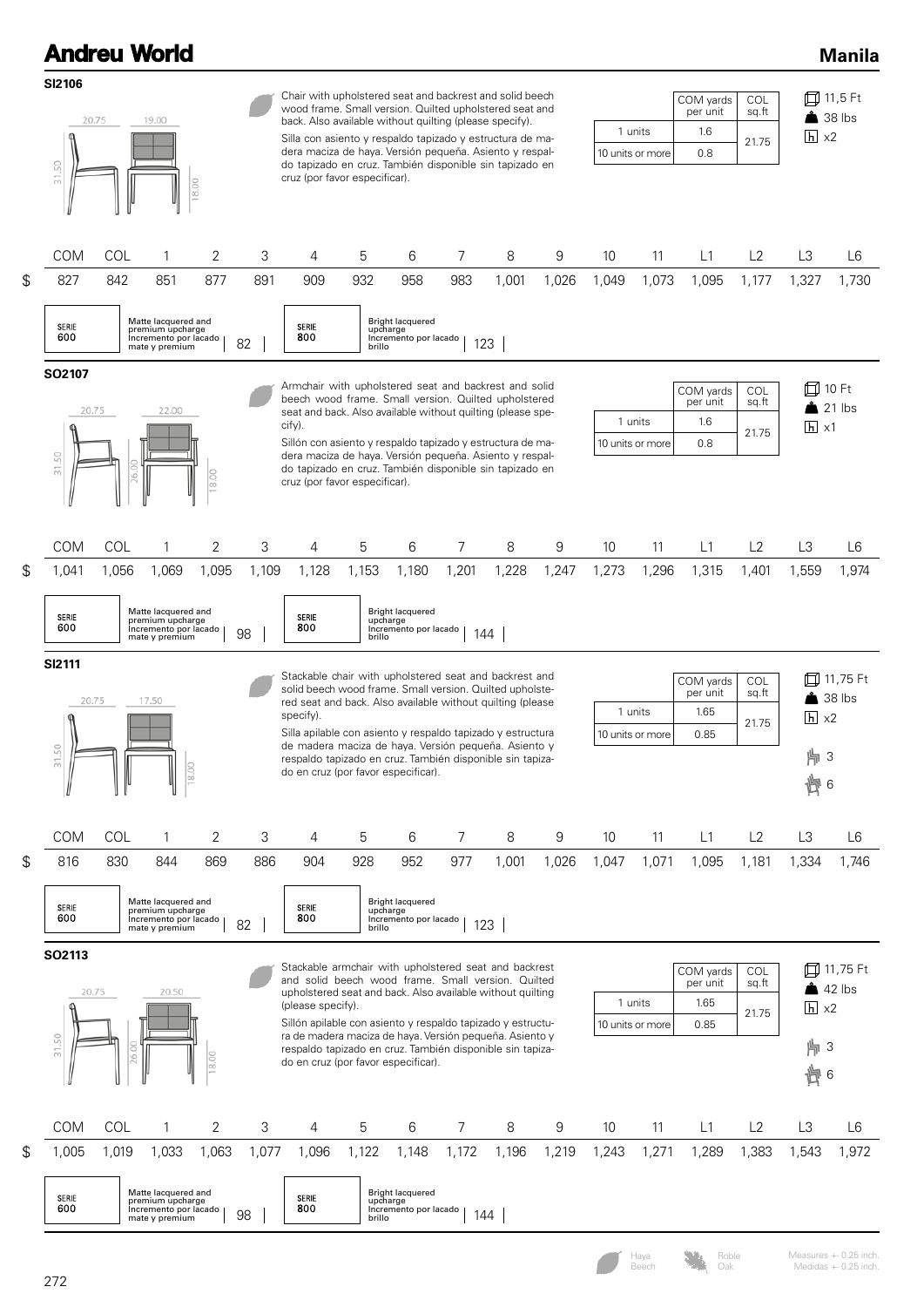| <b>Andreu World</b>                                        |       |                                                                                    |                |                                                                                                                                                                                                                                                                                                                                                                               |                                                                                                                                                                                                                                                                                                                                                                                                                                         |        |                                                              |       |       |                                          |                                                     |                                          |                                                     |                              |                          | <b>Manila</b>                                   |
|------------------------------------------------------------|-------|------------------------------------------------------------------------------------|----------------|-------------------------------------------------------------------------------------------------------------------------------------------------------------------------------------------------------------------------------------------------------------------------------------------------------------------------------------------------------------------------------|-----------------------------------------------------------------------------------------------------------------------------------------------------------------------------------------------------------------------------------------------------------------------------------------------------------------------------------------------------------------------------------------------------------------------------------------|--------|--------------------------------------------------------------|-------|-------|------------------------------------------|-----------------------------------------------------|------------------------------------------|-----------------------------------------------------|------------------------------|--------------------------|-------------------------------------------------|
| <b>BQ2038</b><br>18.00<br>17.25<br>38.00                   |       |                                                                                    |                | Barstool with upholstered seat and backrest and solid<br>beech wood frame. Quilted upholstered seat and back.<br>Also available without quilting (please specify).<br>Banqueta alta con asiento y respaldo tapizado y estructu-<br>ra de madera maciza de haya. Asiento y respaldo tapiza-<br>do en cruz. También disponible sin tapizado en cruz (por<br>favor especificar). |                                                                                                                                                                                                                                                                                                                                                                                                                                         |        |                                                              |       |       | COM yards<br>1 units<br>10 units or more | 口 8,5 Ft<br>$\triangle$ 21 lbs<br>$\overline{h}$ x1 |                                          |                                                     |                              |                          |                                                 |
| <b>COM</b>                                                 | COL   | 1                                                                                  | 2              | 3                                                                                                                                                                                                                                                                                                                                                                             | 4                                                                                                                                                                                                                                                                                                                                                                                                                                       | 5      | 6                                                            | 7     | 8     | 9                                        | 10                                                  | 11                                       | L1                                                  | L2                           | L <sub>3</sub>           | L6                                              |
| \$<br>983                                                  | 997   | 1,010                                                                              | 1,033          | 1,044                                                                                                                                                                                                                                                                                                                                                                         | 1,063                                                                                                                                                                                                                                                                                                                                                                                                                                   | 1,081  | 1,103                                                        | 1,124 | 1,143 | 1,161                                    | 1,181                                               | 1,201                                    | 1,224                                               | 1,294                        | 1,426                    | 1,778                                           |
| <b>SERIE</b><br>600                                        |       | Matte lacquered and<br>premium upcharge<br>Incremento por lacado<br>mate y premium |                | 92                                                                                                                                                                                                                                                                                                                                                                            | SERIE<br>800                                                                                                                                                                                                                                                                                                                                                                                                                            | brillo | <b>Bright lacquered</b><br>upcharge<br>Incremento por lacado | 135   |       |                                          |                                                     |                                          |                                                     |                              |                          |                                                 |
| BQ2032<br>18.00<br>33.25                                   | 17.25 |                                                                                    |                |                                                                                                                                                                                                                                                                                                                                                                               | Counter stool with upholstered seat and backrest and<br>solid beech wood frame. Quilted upholstered seat and<br>back. Also available without quilting (please specify).<br>Banqueta baja con asiento y respaldo tapizado y estructu-<br>ra de madera maciza de haya. Asiento y respaldo tapiza-<br>do en cruz. También disponibles en tapizado en cruz (por<br>favor especificar).                                                      |        |                                                              |       |       |                                          |                                                     | 1 units<br>10 units or more              | COM yards<br>per unit<br>1.5<br>0.7                 | <b>COL</b><br>sq.ft<br>16.25 | 口 7,5 Ft<br>$h \times 1$ | $20$ lbs                                        |
| COM                                                        | COL   | $\mathbf{1}$                                                                       | $\overline{2}$ | 3                                                                                                                                                                                                                                                                                                                                                                             | 4                                                                                                                                                                                                                                                                                                                                                                                                                                       | 5      | 6                                                            | 7     | 8     | 9                                        | 10                                                  | 11                                       | L1                                                  | L2                           | L <sub>3</sub>           | L6                                              |
| \$<br>983                                                  | 997   | 1,010                                                                              | 1,033          | 1,044                                                                                                                                                                                                                                                                                                                                                                         | 1,063                                                                                                                                                                                                                                                                                                                                                                                                                                   | 1,081  | 1,103                                                        | 1,124 | 1,143 | 1,161                                    | 1,181                                               | 1,201                                    | 1,224                                               | 1,294                        | 1,426                    | 1,778                                           |
| <b>SERIE</b><br>600                                        |       | Matte lacquered and<br>premium upcharge<br>Incremento por lacado<br>mate y premium |                | 92                                                                                                                                                                                                                                                                                                                                                                            | <b>SERIE</b><br>800                                                                                                                                                                                                                                                                                                                                                                                                                     | brillo | <b>Bright lacquered</b><br>upcharge<br>Incremento por lacado | 135   |       |                                          |                                                     |                                          |                                                     |                              |                          |                                                 |
| SO2061<br>22.50<br>23.75<br>S<br>26.00<br>$\frac{8.00}{2}$ |       |                                                                                    |                |                                                                                                                                                                                                                                                                                                                                                                               | Manila Corporate. Armchair with upholstered seat and<br>backrest and solid beech wood frame. Wider version.<br>Quilted upholstered seat and back. Also available without<br>quilting (please specify).<br>Manila Corporate. Sillón con asiento y respaldo tapizado<br>y estructura de madera maciza de haya. Versión ancha.<br>Asiento y respaldo tapizado en cruz. También disponible<br>sin tapizado en cruz (por favor especificar). |        |                                                              |       |       |                                          |                                                     | COM yards<br>1 units<br>10 units or more | f <b></b> 11,75 Ft<br>$23$ lbs<br>$\overline{h}$ x1 |                              |                          |                                                 |
| COM                                                        | COL   | 1                                                                                  | 2              | 3                                                                                                                                                                                                                                                                                                                                                                             | 4                                                                                                                                                                                                                                                                                                                                                                                                                                       | 5      | 6                                                            | 7     | 8     | 9                                        | 10                                                  | 11                                       | L1                                                  | L2                           | L3                       | L6                                              |
| \$<br>1,130                                                | 1,148 | 1,161                                                                              | 1,192          | 1,209                                                                                                                                                                                                                                                                                                                                                                         | 1,238                                                                                                                                                                                                                                                                                                                                                                                                                                   | 1,265  | 1,294                                                        | 1,322 | 1,350 | 1,378                                    | 1,410                                               | 1,439                                    | 1,461                                               | 1,563                        | 1,754                    | 2,248                                           |
| SERIE<br>600                                               |       | Matte lacquered and<br>premium upcharge<br>Incremento por lacado<br>mate y premium |                | 98                                                                                                                                                                                                                                                                                                                                                                            | SERIE<br>800                                                                                                                                                                                                                                                                                                                                                                                                                            | brillo | <b>Bright lacquered</b><br>upcharge<br>Incremento por lacado | 144   |       |                                          |                                                     |                                          |                                                     |                              |                          |                                                 |
| <b>BU2031</b><br>28.25                                     | 26.00 |                                                                                    | 27.75          |                                                                                                                                                                                                                                                                                                                                                                               | Lounge chair with upholstered seat, wicker backrest and<br>solid beech wood frame.<br>Butaca con asiento tapizado y respaldo de rejilla y estruc-<br>tura de madera maciza de haya.                                                                                                                                                                                                                                                     |        |                                                              |       |       |                                          |                                                     | 1 units<br>10 units or more              | COM yards<br>per unit<br>1.35<br>1.25               | COL<br>sq.ft<br>24.25        | $\overline{h}$ x1        | 口 13,25 Ft<br>$\frac{1}{27}$ lbs                |
| COM                                                        | COL   | 1                                                                                  | 2              | 3                                                                                                                                                                                                                                                                                                                                                                             | 4                                                                                                                                                                                                                                                                                                                                                                                                                                       | 5      | 6                                                            | 7     | 8     | 9                                        | 10                                                  | 11                                       | L1                                                  | L2                           | L <sub>3</sub>           | L6                                              |
| \$<br>2,110                                                | 2,133 | 2,155                                                                              | 2,185          | 2,211                                                                                                                                                                                                                                                                                                                                                                         | 2,248                                                                                                                                                                                                                                                                                                                                                                                                                                   | 2,283  | 2,320                                                        | 2,356 | 2,390 | 2,429                                    | 2,465                                               | 2,502                                    | 2,534                                               | 2,666                        | 2,905                    | 3,540                                           |
| SERIE<br>600                                               |       | Matte lacquered and<br>premium upcharge<br>Incremento por lacado<br>mate y premium |                | 112                                                                                                                                                                                                                                                                                                                                                                           | SERIE<br>800                                                                                                                                                                                                                                                                                                                                                                                                                            | brillo | <b>Bright lacquered</b><br>upcharge<br>Incremento por lacado | 169   |       |                                          |                                                     |                                          |                                                     |                              |                          |                                                 |
|                                                            |       |                                                                                    |                |                                                                                                                                                                                                                                                                                                                                                                               |                                                                                                                                                                                                                                                                                                                                                                                                                                         |        |                                                              |       |       |                                          |                                                     | Haya<br>Beech                            | Roble<br>Oak                                        |                              |                          | Measures +- 0.25 inch.<br>Medidas +- 0.25 inch. |